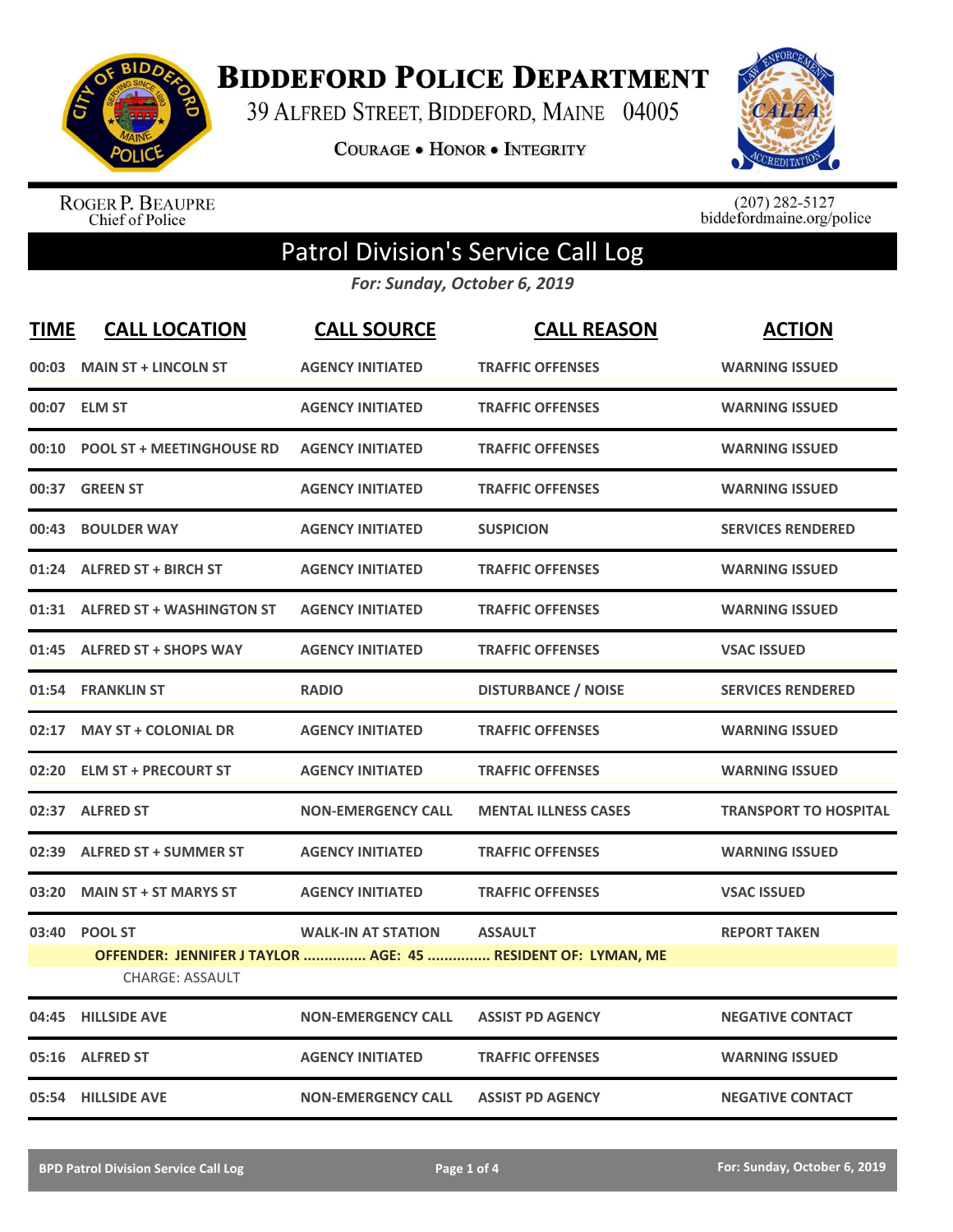| <b>TIME</b> | <b>CALL LOCATION</b>                                                                                                                                                                                                                                    | <b>CALL SOURCE</b>        | <b>CALL REASON</b>                                                                          | <b>ACTION</b>                |
|-------------|---------------------------------------------------------------------------------------------------------------------------------------------------------------------------------------------------------------------------------------------------------|---------------------------|---------------------------------------------------------------------------------------------|------------------------------|
|             | 06:14 ALFRED ST + MYRTLE ST                                                                                                                                                                                                                             | <b>AGENCY INITIATED</b>   | <b>TRAFFIC OFFENSES</b>                                                                     | <b>WARNING ISSUED</b>        |
|             | 08:07 HORRIGAN CT                                                                                                                                                                                                                                       | <b>NON-EMERGENCY CALL</b> | <b>BURGLARY OF A MOTOR VEHICLE</b>                                                          | <b>SERVICES RENDERED</b>     |
|             | 08:29 WENTWORTH ST<br><b>CHARGE: WARRANT ARREST</b>                                                                                                                                                                                                     | <b>AGENCY INITIATED</b>   | <b>WARRANT ARREST</b><br>OFFENDER: CHRISTOPHER KEITH LAU  AGE: 38  RESIDENT OF: CORNISH, ME | <b>ARREST(S) MADE</b>        |
| 08:49       | <b>PROSPECT ST + HILLSIDE AVE</b>                                                                                                                                                                                                                       | <b>NON-EMERGENCY CALL</b> | <b>PARKING COMPLAINT</b>                                                                    | <b>PARKING TICKET ISSUED</b> |
| 09:09       | <b>CLIFFORD ST</b>                                                                                                                                                                                                                                      | <b>NON-EMERGENCY CALL</b> | <b>UNLOCKED DOORS - WINDOWS</b>                                                             | <b>SERVICES RENDERED</b>     |
|             | 09:33 MARINER WAY + ALFRED ST                                                                                                                                                                                                                           | <b>NON-EMERGENCY CALL</b> | <b>DISABLED VEHICLE</b>                                                                     | <b>GONE ON ARRIVAL</b>       |
|             | 09:58 ALFRED ST + MEDICAL CENTER D AGENCY INITIATED                                                                                                                                                                                                     |                           | <b>TRAFFIC OFFENSES</b>                                                                     | <b>WARNING ISSUED</b>        |
|             | 10:06 MAY ST                                                                                                                                                                                                                                            | <b>NON-EMERGENCY CALL</b> | <b>BURGLARY</b>                                                                             | <b>REPORT TAKEN</b>          |
|             | 10:58 ALFRED ST                                                                                                                                                                                                                                         | <b>WALK-IN AT STATION</b> | <b>COURT ORDERED CHECK IN</b>                                                               | <b>SERVICES RENDERED</b>     |
|             | 11:12 PROSPECT ST + HILLSIDE AVE                                                                                                                                                                                                                        | <b>AGENCY INITIATED</b>   | <b>PARKING COMPLAINT</b>                                                                    | <b>PARKING TICKET ISSUED</b> |
|             | 11:41 LINCOLN ST                                                                                                                                                                                                                                        | <b>E-911 CALL</b>         | 911 MISUSE                                                                                  | <b>NO ACTION REQUIRED</b>    |
|             | 12:09 ELM ST                                                                                                                                                                                                                                            | <b>NON-EMERGENCY CALL</b> | <b>ALL OTHER</b>                                                                            | <b>SERVICES RENDERED</b>     |
| 12:21       | <b>STATE ST</b>                                                                                                                                                                                                                                         | <b>NON-EMERGENCY CALL</b> | <b>JUVENILE OFFENSES</b>                                                                    | <b>GONE ON ARRIVAL</b>       |
|             | 12:57 MARINER WAY                                                                                                                                                                                                                                       | <b>NON-EMERGENCY CALL</b> | <b>SUSPICION</b>                                                                            | <b>REPORT TAKEN</b>          |
|             | 13:30 GOOCH ST                                                                                                                                                                                                                                          | <b>NON-EMERGENCY CALL</b> | <b>SUSPICION</b>                                                                            | <b>NEGATIVE CONTACT</b>      |
|             | 13:36 BOULDER WAY                                                                                                                                                                                                                                       | <b>NON-EMERGENCY CALL</b> | <b>SUSPICION</b>                                                                            | <b>GONE ON ARRIVAL</b>       |
| 13:44       | <b>OCEAN AVE</b>                                                                                                                                                                                                                                        | <b>E-911 CALL</b>         | <b>WATER EMERGENCY (OCEAN)</b>                                                              | <b>SERVICES RENDERED</b>     |
|             | 14:03 MEDICAL CENTER DR                                                                                                                                                                                                                                 | <b>NON-EMERGENCY CALL</b> | <b>ANIMAL COMPLAINT</b>                                                                     | <b>SERVICES RENDERED</b>     |
|             | 14:04 POOL ST<br><b>AGENCY INITIATED</b><br>OFFENDER: ZACHARY S DIFFIN  AGE: 43  RESIDENT OF: BIDDEFORD, ME<br><b>CHARGE: VIOLATING CONDITION OF RELEASE</b><br><b>CHARGE: VIOLATING CONDITION OF RELEASE</b><br>CHARGE: DOMESTIC VIOLENCE, AGG ASSAULT |                           | <b>PRISONER PROCESS</b>                                                                     | <b>ARREST(S) MADE</b>        |
|             | 15:00 GODBOUT WAY                                                                                                                                                                                                                                       | <b>NON-EMERGENCY CALL</b> | <b>ARTICLES LOST/FOUND</b>                                                                  | <b>SERVICES RENDERED</b>     |
|             | 15:00 WASHINGTON ST                                                                                                                                                                                                                                     | <b>NON-EMERGENCY CALL</b> | <b>PARKS/DPW REFERRAL</b>                                                                   | <b>REFERRED OTHER AGENCY</b> |
|             | 15:04 ALFRED ST + DENTAL AVE                                                                                                                                                                                                                            | <b>AGENCY INITIATED</b>   | <b>TRAFFIC OFFENSES</b>                                                                     | <b>SERVICES RENDERED</b>     |
| 15:04       | <b>MAIN ST</b>                                                                                                                                                                                                                                          | <b>NON-EMERGENCY CALL</b> | <b>ARTICLES LOST/FOUND</b>                                                                  | <b>SERVICES RENDERED</b>     |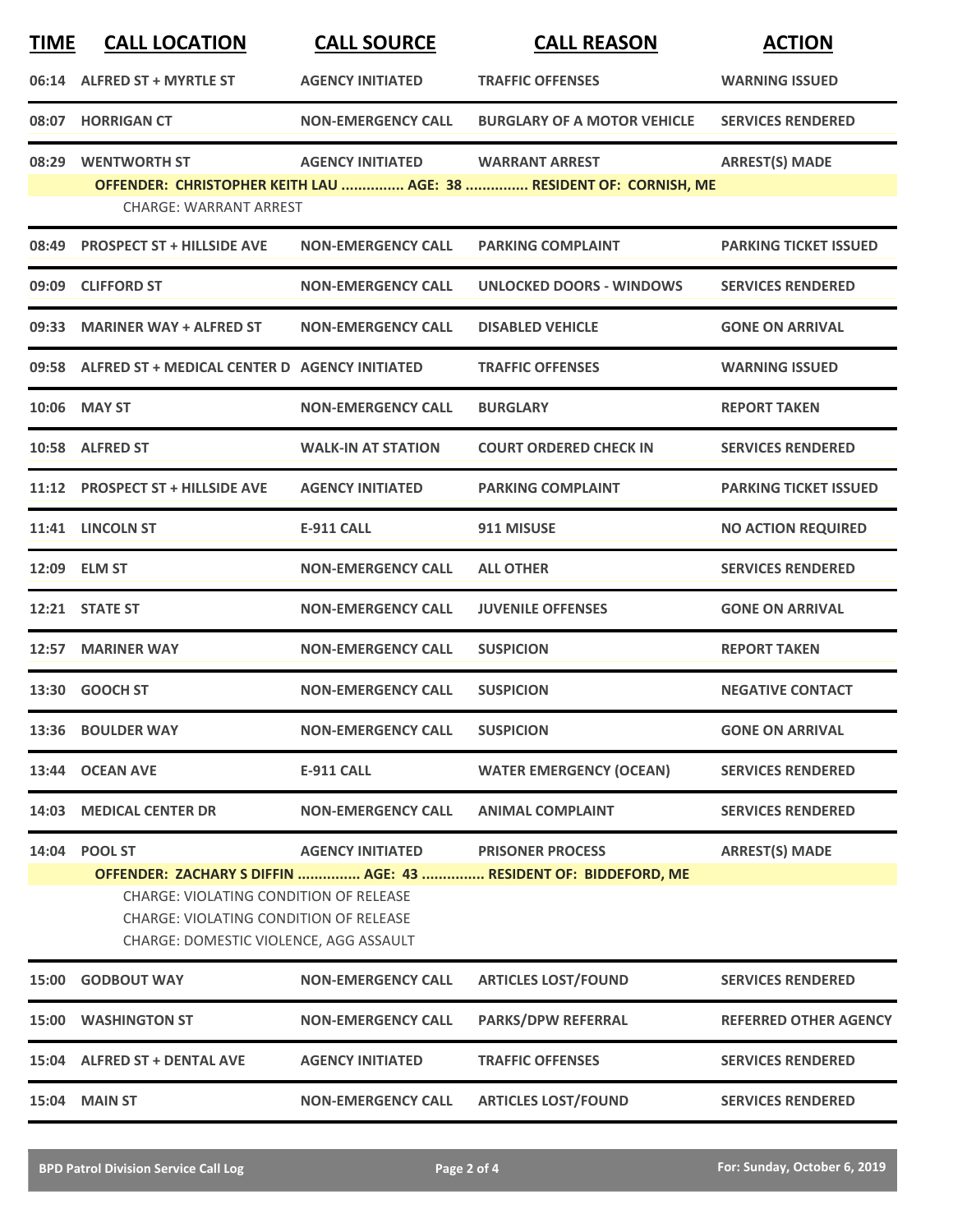| <b>TIME</b> | <b>CALL LOCATION</b>                                                                                                                                                                                                                                                                                                                                                                                         | <b>CALL SOURCE</b>        | <b>CALL REASON</b>                                                                     | <b>ACTION</b>             |  |  |
|-------------|--------------------------------------------------------------------------------------------------------------------------------------------------------------------------------------------------------------------------------------------------------------------------------------------------------------------------------------------------------------------------------------------------------------|---------------------------|----------------------------------------------------------------------------------------|---------------------------|--|--|
|             | 15:08 ALFRED ST + LAMBERT ST                                                                                                                                                                                                                                                                                                                                                                                 | <b>AGENCY INITIATED</b>   | <b>TRAFFIC OFFENSES</b>                                                                | <b>WARNING ISSUED</b>     |  |  |
|             | 15:25 SOUTH ST                                                                                                                                                                                                                                                                                                                                                                                               | <b>AGENCY INITIATED</b>   | <b>TRAFFIC OFFENSES</b>                                                                | <b>WARNING ISSUED</b>     |  |  |
|             | 15:36 MAY ST                                                                                                                                                                                                                                                                                                                                                                                                 | <b>AGENCY INITIATED</b>   | <b>TRAFFIC OFFENSES</b>                                                                | <b>WARNING ISSUED</b>     |  |  |
|             | <b>15:42 FRANKLIN ST</b>                                                                                                                                                                                                                                                                                                                                                                                     | <b>NON-EMERGENCY CALL</b> | <b>JUVENILE OFFENSES</b>                                                               | <b>SERVICES RENDERED</b>  |  |  |
|             | 15:46 ELM ST<br><b>CHARGE: ATTACHING FALSE PLATES</b>                                                                                                                                                                                                                                                                                                                                                        | <b>AGENCY INITIATED</b>   | <b>TRAFFIC OFFENSES</b><br>OFFENDER: FRANK JOHN BIRD  AGE: 49  RESIDENT OF: GORHAM, ME | <b>CITATION ISSUED</b>    |  |  |
|             | 15:57 ELM ST                                                                                                                                                                                                                                                                                                                                                                                                 | <b>NON-EMERGENCY CALL</b> | <b>ARTICLES LOST/FOUND</b>                                                             | <b>SERVICES RENDERED</b>  |  |  |
|             | 16:01 LINCOLN ST                                                                                                                                                                                                                                                                                                                                                                                             | <b>E-911 CALL</b>         | 911 MISUSE                                                                             | <b>NO ACTION REQUIRED</b> |  |  |
|             | 16:03 ALFRED ST                                                                                                                                                                                                                                                                                                                                                                                              | <b>AGENCY INITIATED</b>   | <b>TRAFFIC OFFENSES</b>                                                                | <b>WARNING ISSUED</b>     |  |  |
| 16:04       | <b>BIDDEFORD GATEWAY CTR</b><br><b>NON-EMERGENCY CALL</b><br><b>SHOPLIFTING</b><br><b>CITATION ISSUED</b><br>OFFENDER: JUVENILE - A  AGE: 17  RESIDENT OF: PORTLAND, ME<br><b>CHARGE: THEFT BY UNAUTHORIZED TAKING OR TRANSFER</b><br>CHARGE: REFUSING TO PROVIDE CORRECT NAME/ADDRESS/DOB<br>OFFENDER: JUVENILE - K  AGE: 16  RESIDENT OF: PORTLAND, ME<br>CHARGE: THEFT BY UNAUTHORIZED TAKING OR TRANSFER |                           |                                                                                        |                           |  |  |
|             | 16:47 GRAHAM ST                                                                                                                                                                                                                                                                                                                                                                                              | <b>E-911 CALL</b>         | <b>DOMESTIC COMPLAINTS</b>                                                             | <b>REPORT TAKEN</b>       |  |  |
|             | <b>16:56 MAIN ST</b>                                                                                                                                                                                                                                                                                                                                                                                         | <b>WALK-IN AT STATION</b> | <b>ARTICLES LOST/FOUND</b>                                                             | <b>SERVICES RENDERED</b>  |  |  |
|             | 17:02 PIERSONS LN                                                                                                                                                                                                                                                                                                                                                                                            | <b>NON-EMERGENCY CALL</b> | <b>CRIMINAL MISCHIEF</b>                                                               | <b>REPORT TAKEN</b>       |  |  |
|             | 17:33 SOUTH ST                                                                                                                                                                                                                                                                                                                                                                                               | <b>NON-EMERGENCY CALL</b> | <b>SUSPICION</b>                                                                       | <b>REPORT TAKEN</b>       |  |  |
|             | 17:34 GEORGE ST + CLIFFORD ST                                                                                                                                                                                                                                                                                                                                                                                | <b>E-911 CALL</b>         | <b>DISTURBANCE / NOISE</b>                                                             | <b>GONE ON ARRIVAL</b>    |  |  |
| 18:28       | <b>LINCOLN ST</b>                                                                                                                                                                                                                                                                                                                                                                                            | E-911 CALL                | 911 MISUSE                                                                             | <b>SERVICES RENDERED</b>  |  |  |
|             | 19:31 CLIFFORD ST                                                                                                                                                                                                                                                                                                                                                                                            | <b>WALK-IN AT STATION</b> | <b>CRIM THREAT / TERRORIZING</b>                                                       | <b>REPORT TAKEN</b>       |  |  |
| 19:57       | <b>BOULDER WAY</b><br><b>CHARGE: THEFT BY DECEPTION</b>                                                                                                                                                                                                                                                                                                                                                      | <b>NON-EMERGENCY CALL</b> | <b>SHOPLIFTING</b><br>OFFENDER: MICHELLE D GIONEST  AGE: 49  RESIDENT OF: DAYTON, ME   | <b>CITATION ISSUED</b>    |  |  |
|             | 20:10 WASHINGTON ST                                                                                                                                                                                                                                                                                                                                                                                          | <b>E-911 CALL</b>         | <b>HARASSMENT</b>                                                                      | <b>NO VIOLATION</b>       |  |  |
| 20:29       | <b>BOULDER WAY</b>                                                                                                                                                                                                                                                                                                                                                                                           | <b>AGENCY INITIATED</b>   | <b>CRIM THREAT / TERRORIZING</b>                                                       | <b>REPORT TAKEN</b>       |  |  |
|             | 20:50 ALFRED ST                                                                                                                                                                                                                                                                                                                                                                                              | <b>NON-EMERGENCY CALL</b> | ATTEMPTED/THREATENED SUICIDE TRANSPORT TO HOSPITAL                                     |                           |  |  |
|             | 21:55 FOSS ST                                                                                                                                                                                                                                                                                                                                                                                                | <b>NON-EMERGENCY CALL</b> | <b>DISTURBANCE / NOISE</b>                                                             | <b>UNFOUNDED</b>          |  |  |